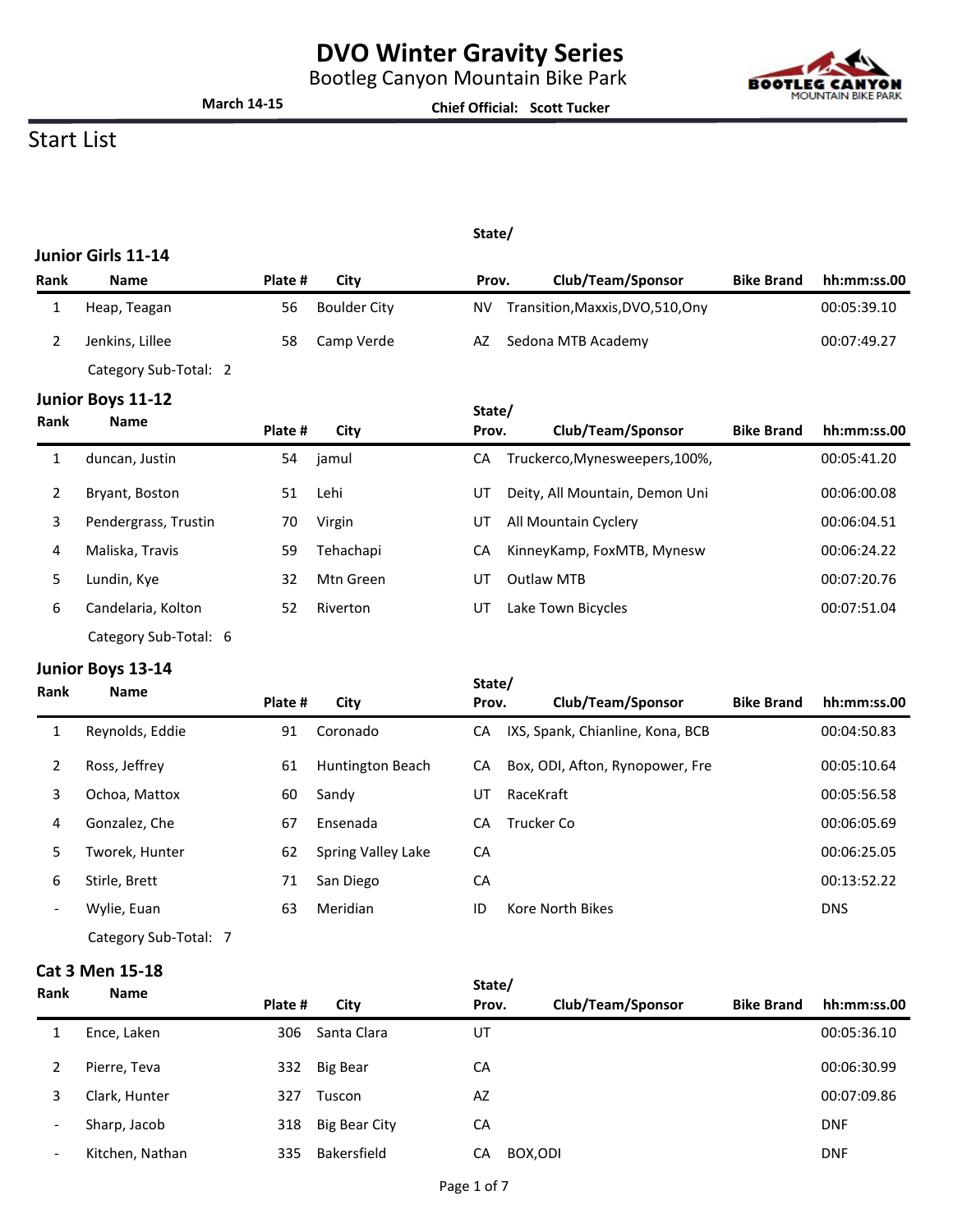Bootleg Canyon Mountain Bike Park



**Bike Brand hh:mm:ss.00**

### Start List

**Rank Name**

#### **State/**

**Chief Official: Scott Tucker**

Category Sub-Total: 5

**March 14-15**

|                          | Cat 3 Men 19-29                       |         |             | State/            |                            |                   |             |
|--------------------------|---------------------------------------|---------|-------------|-------------------|----------------------------|-------------------|-------------|
| Rank                     | <b>Name</b>                           | Plate # | City        | Prov.             | Club/Team/Sponsor          | <b>Bike Brand</b> | hh:mm:ss.00 |
| $\mathbf{1}$             | Greene, Jordan                        | 310     | Glendale    | AZ                |                            |                   | 00:06:25.01 |
| 2                        | Donovon, Joseph                       | 331     | rENO        | <b>NV</b>         | Nevada cycling             |                   | 00:06:28.98 |
| 3                        | Harrison, Jake                        | 337     | Santa Cruz  | CA                |                            |                   | 00:06:29.97 |
| 4                        | Kirkpatrick, JEFF                     | 324     | lynndale    | CA                |                            |                   | 00:06:38.24 |
|                          | Category Sub-Total: 4                 |         |             |                   |                            |                   |             |
|                          | Cat 3 Men 30-39                       |         |             | State/            |                            |                   |             |
| Rank                     | <b>Name</b>                           | Plate # | City        | Prov.             | Club/Team/Sponsor          | <b>Bike Brand</b> | hh:mm:ss.00 |
| $\mathbf{1}$             | Sebestyen, Kyle                       | 316     | Scottsdale  | AZ                |                            |                   | 00:06:16.26 |
|                          | Cat 3 Men 30-39                       |         |             |                   |                            |                   |             |
| Rank                     | <b>Name</b>                           | Plate # | City        | Prov.             | Club/Team/Sponsor          | <b>Bike Brand</b> | hh:mm:ss.00 |
| $\overline{2}$           | Gates, Jonathan                       | 309     | Gilbert     | AZ                |                            |                   | 00:06:22.44 |
| 3                        | Hall, Zack                            | 325     | Las Vegas   | <b>NV</b>         | Team 86                    |                   | 00:06:23.57 |
| 4                        | Arroyo, Alvaro                        | 334     | Los Angeles | CA                |                            |                   | 00:06:27.87 |
| 5                        | Lamberti, Rich                        | 312     | Leadville   | CO                |                            |                   | 00:06:38.93 |
| 6                        | Martin, Patrick                       | 314     | Marblemount | <b>WA</b>         |                            |                   | 00:06:48.58 |
| 7                        | Strait, James                         | 319     | San diego   | CA                | AlpineRideShop TRUCKERCO M |                   | 00:09:07.11 |
| 8                        | Manalo, Leann Andrei                  | 313     | Tucson      | <b>GURU</b><br>AZ |                            |                   | 00:09:16.63 |
| $\overline{\phantom{a}}$ | Trigueres, Andre                      | 330     | Monrovia    | CA                | Arianna                    |                   | <b>DNS</b>  |
|                          | Strait, John                          | 320     | San diego   | CA                | AlpineRideShop TRUCKERCO M |                   | <b>DNS</b>  |
|                          | Category Sub-Total: 10                |         |             |                   |                            |                   |             |
| Rank                     | <b>Cat 3 Men 40-49</b><br><b>Name</b> | Plate # | City        | State/<br>Prov.   | Club/Team/Sponsor          | <b>Bike Brand</b> | hh:mm:ss.00 |
| $\mathbf{1}$             | Wade, James                           | 322     | Las Vegas   | <b>NV</b>         |                            |                   | 00:06:36.21 |
| $\overline{2}$           | Kalter, Jesse                         | 311     | Reno        | NV                | High Sierra Cycling        |                   | 00:08:28.86 |
|                          | Category Sub-Total: 2                 |         |             |                   |                            |                   |             |
|                          | Cat 2/3 Men 50+                       |         |             | State/            |                            |                   |             |

**Prov. Club/Team/Sponsor**

**Plate # City**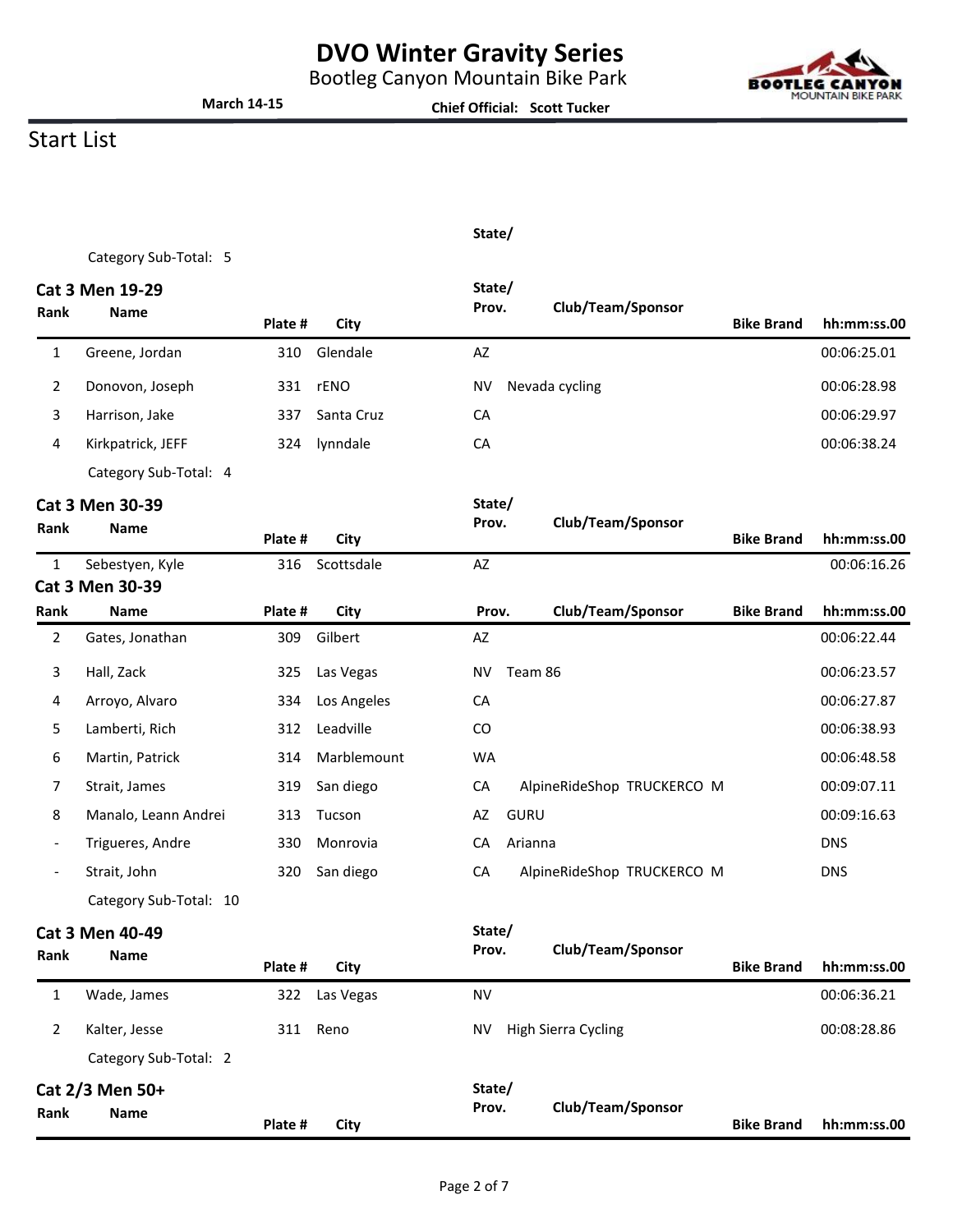Bootleg Canyon Mountain Bike Park



**March 14-15**

**Chief Official: Scott Tucker**

## Start List

|                          |                        |         |                     | State/    |                                    |                   |             |
|--------------------------|------------------------|---------|---------------------|-----------|------------------------------------|-------------------|-------------|
| 1                        | Danielson, David       | 305     | Tucson              | AZ        | Guru                               |                   | 00:07:01.59 |
| 2                        | Helbling, James        | 245     | Hurricane           | UT        | All Mountain cyclery, kalani con   |                   | 00:07:08.01 |
| 3                        | Frey, Douglas          | 308     | Reno                | <b>NV</b> | ptsdveteranathletes                |                   | 00:14:55.52 |
|                          | Category Sub-Total: 3  |         |                     |           |                                    |                   |             |
|                          | Cat 2 Men 15-18        |         |                     | State/    |                                    |                   |             |
| Rank                     | <b>Name</b>            | Plate # | City                | Prov.     | Club/Team/Sponsor                  | <b>Bike Brand</b> | hh:mm:ss.00 |
| 1                        | pollard, vann          | 222     | salt lake city      | UT        | Outlaw                             |                   | 00:05:12.13 |
| 2                        | Healey, Grant          | 212     | La Jolla            | CA        | <b>Chainline Bikes</b>             |                   | 00:05:12.29 |
| 3                        | Parish, Aiden          | 220     | Bluffdale           | UT        | RaceKraftMTB, GoRide, Santa Cr     |                   | 00:05:13.81 |
| 4                        | Ross, Brian            | 224     | Huntington Beach    | CA        | BOX, ODI, Afton, Rynopower, Fr     |                   | 00:05:58.82 |
| 5                        | Anderson, Craig (CJ)   | 201     | Las Vegas           | <b>NV</b> | Southwest Bikes, Team Anderso      |                   | 00:06:02.08 |
| 6                        | Hutt, Zachary          | 249     | Pheonix             | AZ        |                                    |                   | 00:06:06.38 |
| 7                        | Bush, Jake             | 204     | Saint George        | UT        |                                    |                   | 00:09:26.82 |
|                          | Church, Dawson         | 232     | San Juan Cap        | CA        | Shift Digital racing, Maxxis, ODI, |                   | <b>DNF</b>  |
| $\overline{\phantom{a}}$ | Huber, Henry           | 214     | Provo               | UT        |                                    |                   | <b>DNS</b>  |
|                          | Whittaker, Ethan       | 333     | <b>Naples</b>       | ID        | The Shed, Vertical earth bike sh   |                   | <b>DNS</b>  |
| $\overline{\phantom{a}}$ | Huelsenbeck, Reid      | 215     | San Diego           | CA        |                                    |                   | <b>DNS</b>  |
|                          | Category Sub-Total: 11 |         |                     |           |                                    |                   |             |
|                          | Cat 2 Men 19-29        |         |                     | State/    |                                    |                   |             |
| Rank                     | <b>Name</b>            | Plate # | City                | Prov.     | Club/Team/Sponsor                  | <b>Bike Brand</b> | hh:mm:ss.00 |
| 1                        | Barrett, Michael       | 250     | Avon                | CO        |                                    |                   | 00:05:26.75 |
| 2                        | Baldwin, Brett         | 235     | St. George          | UT        | SCC Tech, Ntrepid Ride Co.         |                   | 00:05:28.64 |
| 3                        | Ellis, Jacob           | 237     | Englewood           | CO        |                                    |                   | 00:06:16.67 |
| 4                        | Smith, Mason           | 225     | <b>Fort Collins</b> | CO        | KCC(Kind Care of Colorado)/CBD     |                   | 00:06:21.09 |
|                          | Cat 2 Men 19-29        |         |                     |           |                                    |                   |             |
| Rank                     | <b>Name</b>            | Plate # | City                | Prov.     | Club/Team/Sponsor                  | <b>Bike Brand</b> | hh:mm:ss.00 |
| 5                        | Poroli, Alex           | 238     | REno                | NV        | Nevada cycling                     |                   | 00:06:45.14 |
|                          | Newberry, Casey        | 219     | <b>Idaho Falls</b>  | ID        | BISON.ONE Racing / Bill's Bike &   |                   | <b>DNS</b>  |
|                          | Butzu, Bryce           | 240     | Santa Cruz          | CA        |                                    |                   | <b>DNS</b>  |
|                          | Category Sub-Total: 7  |         |                     |           |                                    |                   |             |
|                          | Cat 2 Men 30-39        |         |                     | State/    |                                    |                   |             |
| Rank                     | Name                   | Plate # | City                | Prov.     | Club/Team/Sponsor                  | <b>Bike Brand</b> | hh:mm:ss.00 |
|                          |                        |         |                     |           |                                    |                   |             |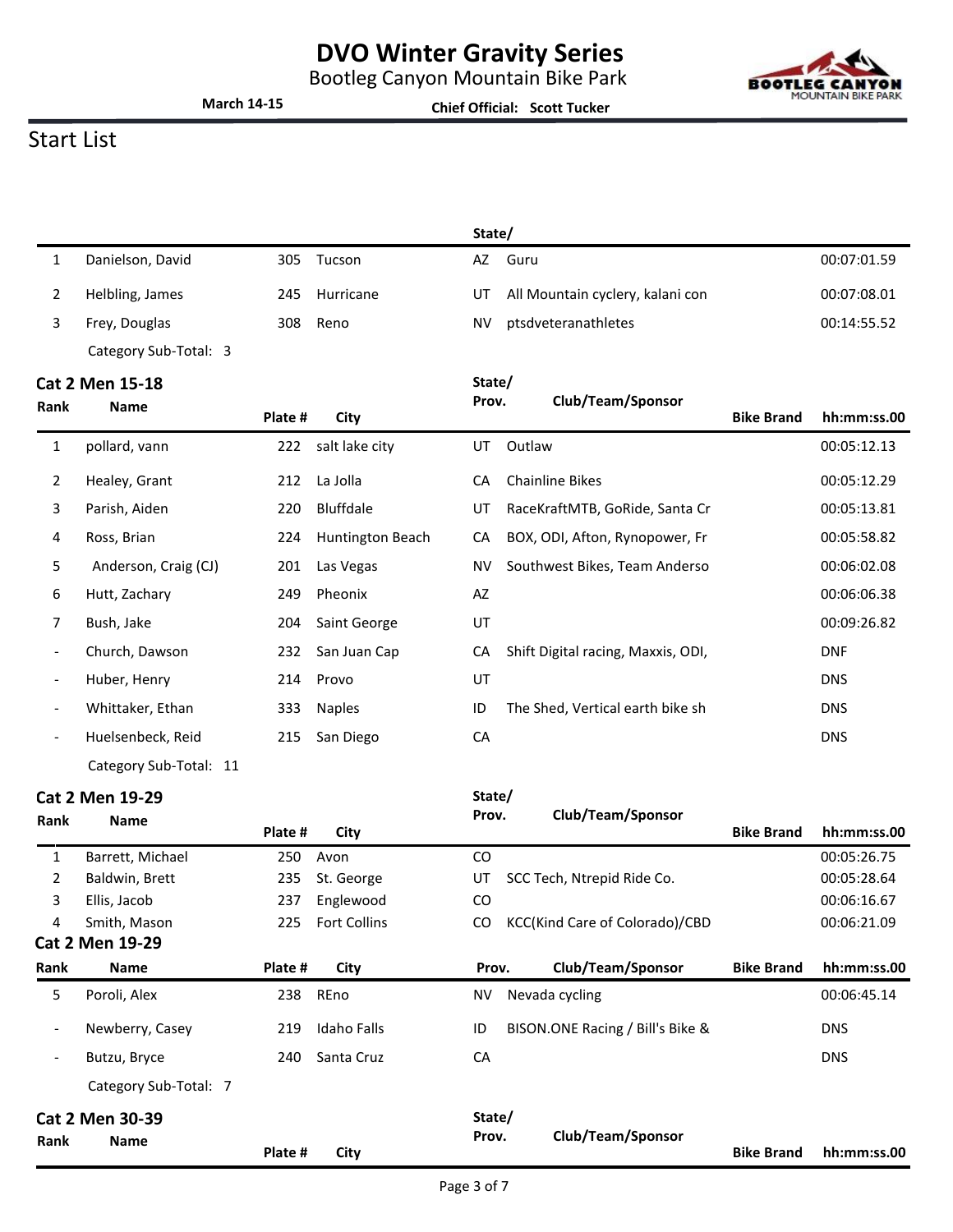Bootleg Canyon Mountain Bike Park



**Chief Official: Scott Tucker**



### Start List

|                          |                       |        |                    | State/    |                                  |             |
|--------------------------|-----------------------|--------|--------------------|-----------|----------------------------------|-------------|
| 1                        | Zarate, Jonathan      | 236    | Wilmington         | CA        | Safety cycle LA                  | 00:06:04.55 |
| $\overline{2}$           | Robinson, Zachary     | 223    | Alma               | CO.       |                                  | 00:06:07.54 |
| 3                        | Aldridge, Jesse       | 200    | Marblemount        | <b>WA</b> |                                  | 00:06:11.27 |
| 4                        | hentz, chris          | 213    | Glendale           | AZ        | <b>Exhale Bikes</b>              | 00:06:25.26 |
| 5.                       | Valle, Francisco      | 241 LA |                    | CA        | Safety cycle LA                  | 00:06:43.77 |
| $\overline{\phantom{a}}$ | Lee, Colton           | 217    | idaho Falls        | ID        | BISON.ONE Racing / Bill's Bike & | <b>DNS</b>  |
| $\overline{\phantom{a}}$ | Mills, David          | 218    | <b>Idaho Falls</b> | ID        | BISON.ONE Racing / Bill's Bike & | <b>DNS</b>  |
| $\overline{\phantom{a}}$ | Timchak, David        | 234    | Pheonix            | AZ        |                                  | <b>DNS</b>  |
| $\overline{\phantom{a}}$ | switzer, michael      | 229    | golden             | CO.       | Pedal pushers cyclery            | <b>DNS</b>  |
|                          | Category Sub-Total: 9 |        |                    |           |                                  |             |

#### **Cat 2 Men 40-49**

|                          | <b>Cat 2 Men 40-49</b> |         |             | State/ |                                |                   |             |
|--------------------------|------------------------|---------|-------------|--------|--------------------------------|-------------------|-------------|
| Rank                     | <b>Name</b>            | Plate # | City        | Prov.  | Club/Team/Sponsor              | <b>Bike Brand</b> | hh:mm:ss.00 |
|                          | Strunk, Shane          | 228     | Tucson      | AZ     |                                |                   | 00:05:44.36 |
|                          | Gonzalez, Isaac        | 243     | Los Angeles | CA     | Universal cycles studio city   |                   | 00:05:49.38 |
| 3                        | Haugh, Christopher     | 211     | Meridian    | ID     | Kore North, Intense, Deity     |                   | 00:06:11.17 |
| 4                        | Cowling, Ryan          | 247     | Meridian    | ID     | KoreNorth, Intense, DVO, Deity |                   | 00:06:58.20 |
| $\overline{\phantom{a}}$ | Caine, Andrew          | 205     | portland    | 0R     |                                |                   | <b>DNS</b>  |

Category Sub-Total: 5

#### **Cat 2 Women 15-29**

| Rank | <b>Name</b>  | Plate # | City             | Prov. | Club/Team/Sponsor | <b>Bike Brand</b> | hh:mm:ss.00 |
|------|--------------|---------|------------------|-------|-------------------|-------------------|-------------|
|      | Thomas, Lily | 248     | Rancho Cucamonga | CA    | Incvcle           |                   | 00:08:01.15 |

**State/**

Category Sub-Total: 1

#### **Open Men**

| Rank                     | <b>Name</b>           |         |            |       | State/                          |                   |             |  |
|--------------------------|-----------------------|---------|------------|-------|---------------------------------|-------------------|-------------|--|
|                          |                       | Plate # | City       | Prov. | Club/Team/Sponsor               | <b>Bike Brand</b> | hh:mm:ss.00 |  |
|                          | Kimber, Vincent       | 18      | Freshwater | CА    | Dvo deity nite rider cranked ad |                   | 00:05:00.85 |  |
|                          | Ebbers, Austin        |         | Tempe      | AZ.   | Santa Cruz grassroots racing    |                   | 00:05:09.78 |  |
|                          | Bloss, Kenny          | 47      | Lakeport   | СA    | <b>DVO</b>                      | Intense           | 00:05:10.87 |  |
| $\overline{\phantom{a}}$ | spaulding, quinton    | 12      | henderson  | NV    | all mountain cyclery            |                   | <b>DNS</b>  |  |
|                          | Category Sub-Total: 4 |         |            |       |                                 |                   |             |  |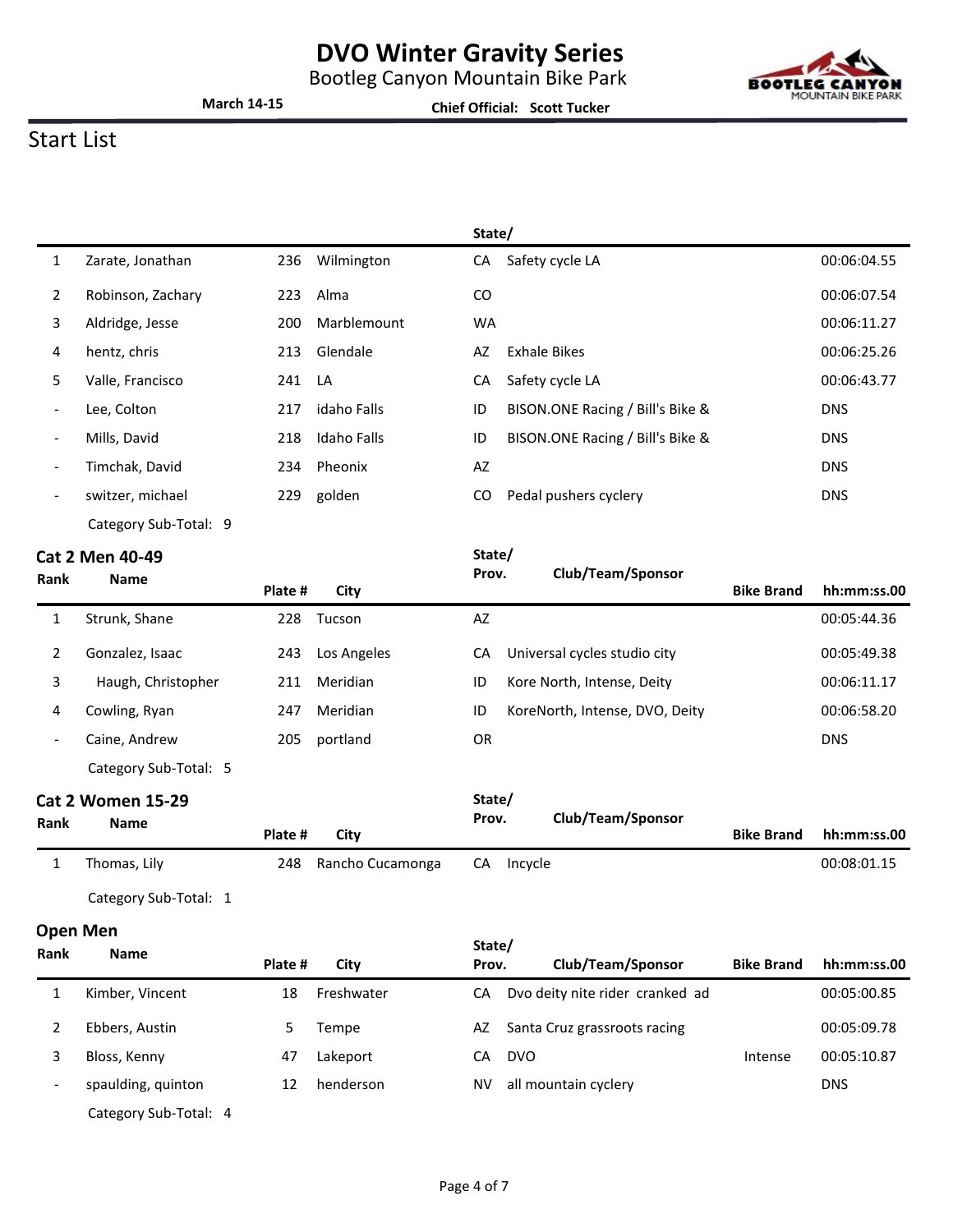Bootleg Canyon Mountain Bike Park

**Chief Official: Scott Tucker**



### Start List

**March 14-15**

|                          |                                         |         |              | State/          |                                 |                   |             |
|--------------------------|-----------------------------------------|---------|--------------|-----------------|---------------------------------|-------------------|-------------|
|                          | <b>Open Women</b>                       |         |              | State/<br>Prov. | Club/Team/Sponsor               |                   |             |
| <b>Rank</b>              | <b>Name</b>                             | Plate # | City         |                 |                                 | <b>Bike Brand</b> | hh:mm:ss.00 |
| $\overline{\phantom{a}}$ | Murzyn, Judyta<br>Category Sub-Total: 1 | 9       | Phoenix      | AZ              |                                 |                   | <b>DNS</b>  |
|                          | <b>Cat 1 Women 30-39</b>                |         |              |                 |                                 |                   |             |
| Rank                     | <b>Name</b>                             | Plate # | City         | Prov.           | Club/Team/Sponsor               | <b>Bike Brand</b> | hh:mm:ss.00 |
| 1                        | Czerwinski, Leslie                      | 130     | Draper       | UT              | Racecraft, Go-ride              |                   | 00:07:46.15 |
|                          | Category Sub-Total: 1                   |         |              |                 |                                 |                   |             |
|                          | <b>Cat 1 Women 15-29</b>                |         |              |                 |                                 |                   |             |
| Rank                     | <b>Name</b>                             | Plate # | City         | State/<br>Prov. | Club/Team/Sponsor               | <b>Bike Brand</b> | hh:mm:ss.00 |
| $\mathbf{1}$             | Lawson, Grace                           | 113     | Wrightwood   | CA              | Incycle Race Team               |                   | 00:06:55.88 |
|                          | Category Sub-Total: 1                   |         |              |                 |                                 |                   |             |
|                          | <b>Cat 1 Men 50-59</b>                  |         |              |                 |                                 |                   |             |
| <b>Rank</b>              | <b>Name</b>                             | Plate # | City         | State/<br>Prov. | Club/Team/Sponsor               | <b>Bike Brand</b> | hh:mm:ss.00 |
| $\mathbf{1}$             | Simpson, Jason                          | 124     | La Verne     | CA              | Incycle Race Team               |                   | 00:06:05.96 |
|                          | Category Sub-Total: 1                   |         |              |                 |                                 |                   |             |
|                          | <b>Cat 1 Men 40-49</b>                  |         |              |                 |                                 |                   |             |
| Rank                     | <b>Name</b>                             | Plate # | City         | State/<br>Prov. | Club/Team/Sponsor               | <b>Bike Brand</b> | hh:mm:ss.00 |
| $\mathbf{1}$             | Quiocho, Justus                         | 121     | Henderson    | NV              | All Mountain Cyclery            |                   | 00:04:45.78 |
| 2                        | Baughman, Kris                          | 131     | Draper       | UT              | Rececraft, Go-ride              |                   | 00:05:16.58 |
| 3                        | Winter, Quinn                           | 126     | Henderson    | <b>NV</b>       | Knolly, DVO, Deity, Maxxis, 100 |                   | 00:05:16.90 |
| 4                        | Parker, Brian                           | 129     | Newbury Park | CA              | Mynesweeper, TruckerCo, Knoll   |                   | 00:05:18.82 |
| 5                        | Clark, Michael                          | 154     | Springdale   | UT              | <b>Bohemian Cyling Team</b>     |                   | 00:05:26.89 |
| 6                        | horak, ian                              | 110     | Henderson    | <b>NV</b>       | FEA Race Team                   |                   | 00:05:55.04 |
| 7                        | Preuss, Paul                            | 120     | Las Vegas    | <b>NV</b>       | Giant Las Vegas / Brokeboy raci |                   | 00:06:00.13 |
| $\overline{\phantom{0}}$ | McElyea, Alex                           | 115     | Scottsdale   | AZ              |                                 |                   | <b>DNS</b>  |
|                          | Category Sub-Total: 8                   |         |              |                 |                                 |                   |             |
|                          | Cat 1 Men 30-39                         |         |              | State/          |                                 |                   |             |
| Rank                     | Name                                    | Plate # | City         | Prov.           | Club/Team/Sponsor               | <b>Bike Brand</b> | hh:mm:ss.00 |
| 1                        | brill, jason                            | 102     | Vineyard     | UT              | Maxxis, Deity, TRP, Super Alloy |                   | 00:05:07.98 |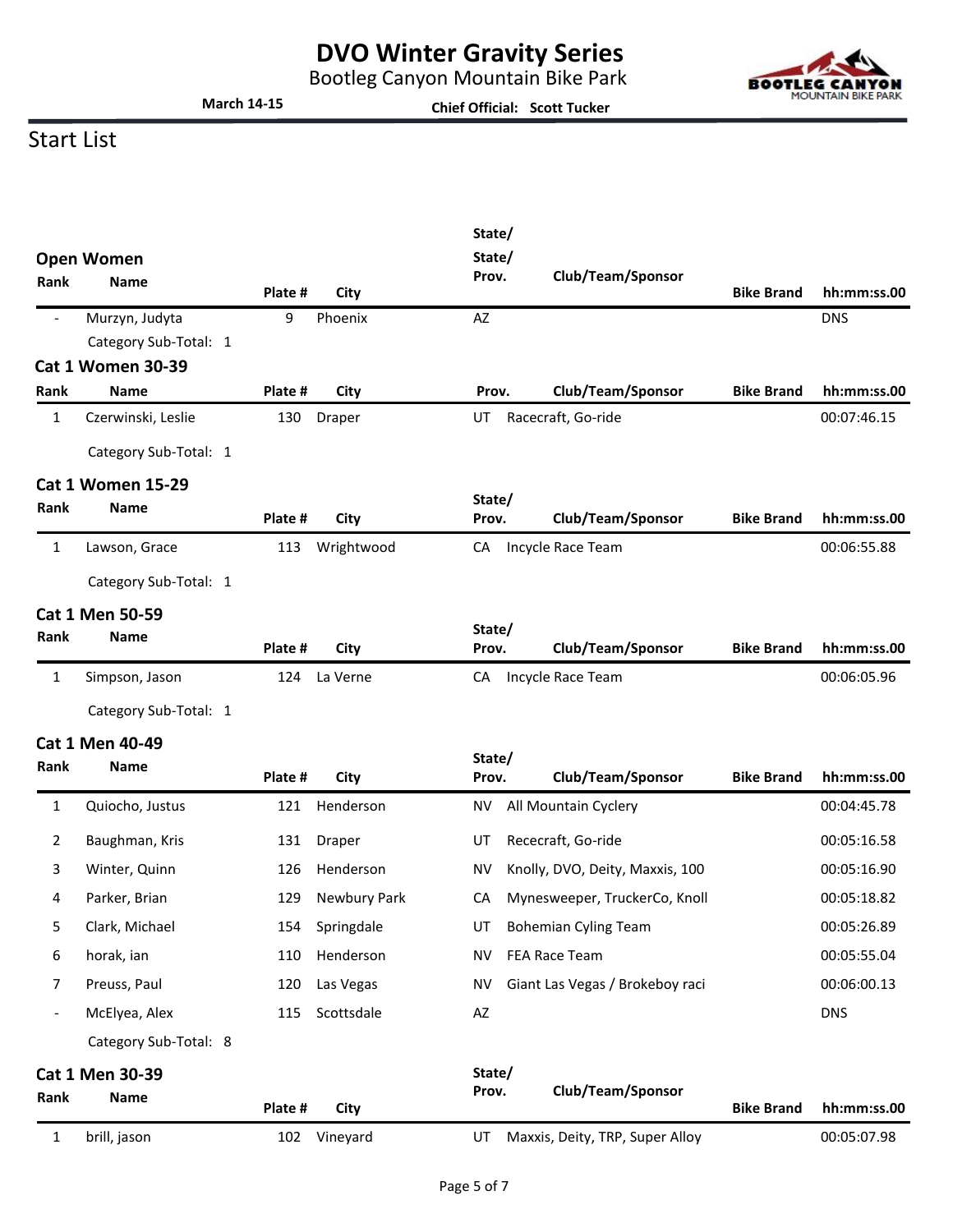Bootleg Canyon Mountain Bike Park

**Chief Official: Scott Tucker**



### Start List

**March 14-15**

|                       |     |                | State/ |                                  |             |
|-----------------------|-----|----------------|--------|----------------------------------|-------------|
| Martin, Tom           |     | 135 Ft Collins | CO.    | Road 34, Deity, Canfield, z's Gy | 00:05:26.97 |
| Spare, Richie         | 151 | Henderson      | NV     |                                  | 00:05:32.94 |
| Category Sub-Total: 3 |     |                |        |                                  |             |

#### **Cat 1 Men 19-29**

| <b>Rank</b>              | <b>Name</b>            | Plate # | City            | State/<br>Prov. | Club/Team/Sponsor                | <b>Bike Brand</b> | hh:mm:ss.00 |
|--------------------------|------------------------|---------|-----------------|-----------------|----------------------------------|-------------------|-------------|
|                          |                        |         | West Jordan     | UT              | Lake Town                        |                   | 00:05:01.52 |
| 1                        | Shepherd, Max          | 123     |                 |                 |                                  |                   |             |
| 2                        | Brown, Sam             | 103     | Eagle           | CO              | Giro, Ergon, Apres Headwear      |                   | 00:05:02.98 |
| 3                        | Downey, Jacob          | 136     | Torrance        | CA              |                                  |                   | 00:05:03.55 |
| 4                        | Cody, Luke             | 144     | Reno            | NV              | Nevada Cycling                   |                   | 00:05:13.45 |
| 5                        | Barron, Drake          | 100     | La Crescenta    | CA              |                                  |                   | 00:05:21.92 |
| 6                        | Jaynes, Mathew         | 147     | Lake Havasu     | AZ              |                                  |                   | 00:05:44.15 |
|                          | Hardy, Justin          | 150     | Reno            | NV              | Nevada cycling                   |                   | 00:05:46.69 |
| 8                        | Verduso, Ben           | 133     | Warford heights | СA              | Deity, Grizzly cycles            |                   | 00:05:50.40 |
| 9                        | Chavez, Manny          | 104     | Phoenix         | AZ              | Spartan rides AZ, Eminent cycles |                   | 00:06:31.12 |
| $\overline{\phantom{a}}$ | Hamann, Jorgen         | 6       | Tempe           | AZ              | Sun Wave Cycling                 |                   | <b>DNS</b>  |
|                          | Category Sub-Total: 10 |         |                 |                 |                                  |                   |             |

#### **Cat 1 Men 15-16**

| <b>Rank</b>              | <b>Name</b>           | Plate # | City           | Prov. | Club/Team/Sponsor                | <b>Bike Brand</b> | hh:mm:ss.00 |
|--------------------------|-----------------------|---------|----------------|-------|----------------------------------|-------------------|-------------|
| 1                        | Pinkerton, Ryan       | 119     | Aliso Viejo    | CA    | GT DVO Maxxis Troy Lee RocknR    |                   | 00:04:55.19 |
| 2                        | Cook, Ryder           | 33      | Henderson      | NV    | Alchemy, Deity                   |                   | 00:05:01.19 |
| 3                        | Maliska, Justin       | 114     | Tehachapi      | CA    | KinneyKamp, FoxMTB, Mynesw       |                   | 00:05:05.32 |
| 4                        | duncan, maison        |         | 106 jamul      | CA    | Monster Army, Truckerco, Mynes   |                   | 00:05:09.99 |
| 5.                       | Gaztambide, Mikel     | 108     | Salt Lake City | UT    | RaceKraft                        |                   | 00:05:18.97 |
| 6                        | Parish, Alex          | 118     | Bluffdale      | UT    | RaceKraftMTB, GoRide, Santa Cr   |                   | 00:05:22.17 |
| $\overline{\phantom{a}}$ | Gray, Caden           | 109     | San Diego      | CA    | Zoic, Monster Army               |                   | <b>DNS</b>  |
| $\overline{\phantom{a}}$ | Quevedo, Nicholas     | 132     | Riverside      | СA    | Maxxis, Sdg, Royal racing, 7idp, | YT                | <b>DNS</b>  |
|                          | Category Sub-Total: 8 |         |                |       |                                  |                   |             |

#### **Cat 1 Men 17-18**

| Rank | <b>Name</b>      |         |            | Prov. |                              | Club/Team/Sponsor |             |  |
|------|------------------|---------|------------|-------|------------------------------|-------------------|-------------|--|
|      |                  | Plate # | City       |       |                              | <b>Bike Brand</b> | hh:mm:ss.00 |  |
|      | Dooley, Austin   | 105     | Yucaipa    | СA    | Commencal USA Junior World C |                   | 00:04:27.74 |  |
|      | Lawson, Thomas   | 112     | Wrightwood | СA    | Incycle Race Team            |                   | 00:04:55.78 |  |
| 3    | Ochoa, Timothy   | 117     | Sandy      | UT    | RaceKraft                    |                   | 00:04:58.11 |  |
| 4    | Wischmeyer, Ryan | 127     | Las Vegas  | NV    | Onxy/Deity/Fasthouse/TRP/AM  |                   | 00:05:02.95 |  |
|      | Spencer, Carson  | 128     | Draper     | UT    | Laketown, GT bicycles        |                   | 00:05:04.51 |  |

**State/**